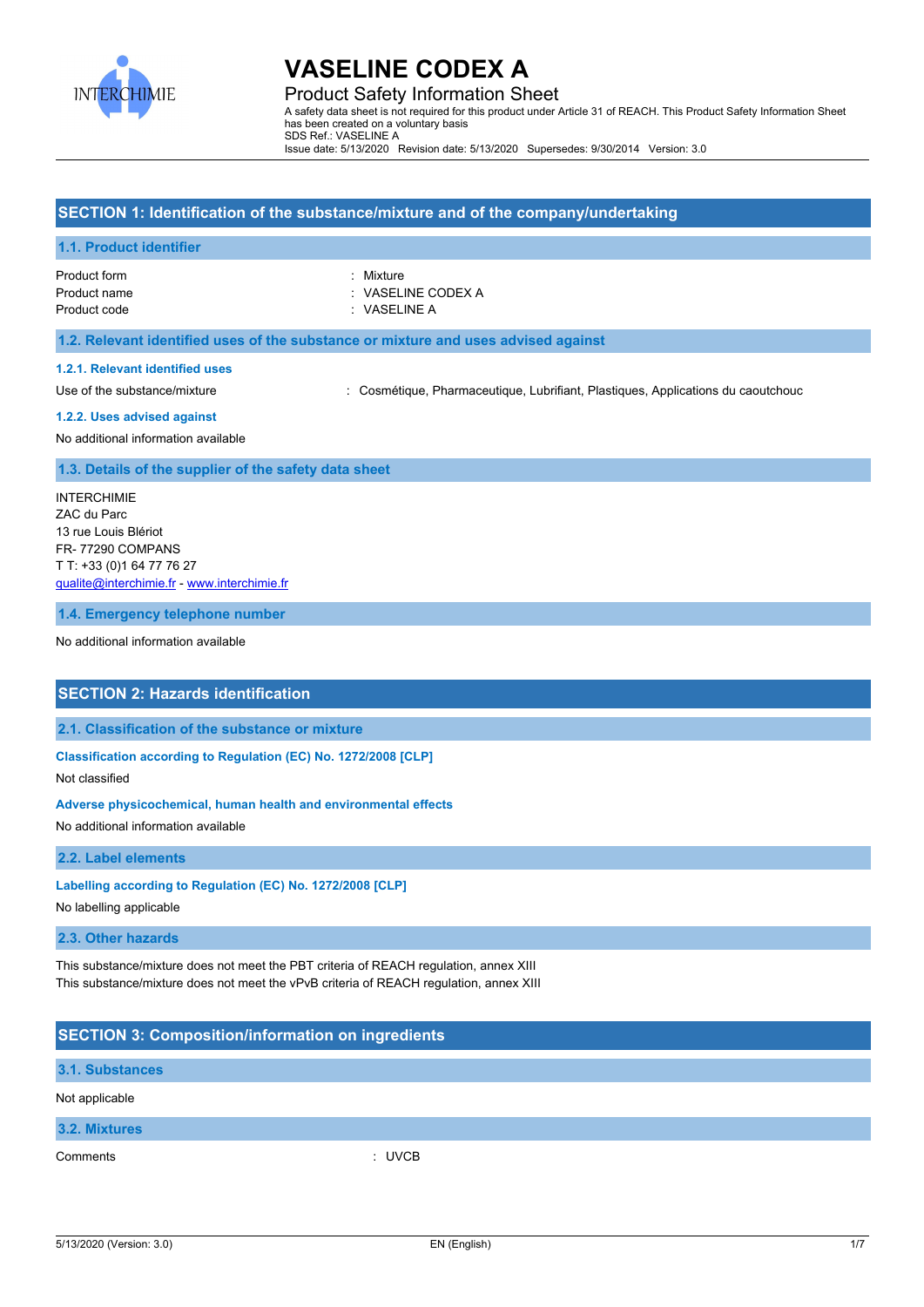## Product Safety Information Sheet

A safety data sheet is not required for this product under Article 31 of REACH. This Product Safety Information Sheet has been created on a voluntary basis

| <b>Name</b>                                 | <b>Product identifier</b>                                                 | $\frac{9}{6}$ | <b>Classification according to</b><br><b>Regulation (EC) No.</b><br>1272/2008 [CLP] |
|---------------------------------------------|---------------------------------------------------------------------------|---------------|-------------------------------------------------------------------------------------|
| Huiles de paraffine                         | (CAS-No.) 8012-95-1<br>(EC-No.) 232-384-2<br>(REACH-no) 01-2119487078-27  | $55 - 70$     | Asp. Tox. 1, H304                                                                   |
| Microcrystalline Wax                        | (CAS-No.) 63231-60-7<br>(EC-No.) 264-038-1<br>(REACH-no) 01-2119495561-32 | $15 - 25$     | Not classified                                                                      |
| Cires de paraffine et cires d'hydrocarbures | (CAS-No.) 8002-74-2<br>(EC-No.) 232-315-6<br>(REACH-no) 01-2119488076-30  | $5 - 15$      | Not classified                                                                      |

Full text of H-statements: see section 16

| <b>SECTION 4: First aid measures</b>                                                                                |                                                                                                                                                                                                                                                                           |  |
|---------------------------------------------------------------------------------------------------------------------|---------------------------------------------------------------------------------------------------------------------------------------------------------------------------------------------------------------------------------------------------------------------------|--|
| 4.1. Description of first aid measures                                                                              |                                                                                                                                                                                                                                                                           |  |
| First-aid measures general<br>First-aid measures after inhalation                                                   | : This product is not considered to be hazardous.<br>: Remove person to fresh air and keep comfortable for breathing. If you feel unwell, seek<br>medical advice.                                                                                                         |  |
| First-aid measures after skin contact<br>First-aid measures after eye contact<br>First-aid measures after ingestion | : Wash with soapy water. Contact with hot material - prevent serious burns. Treat as a burn.<br>: Rinse eyes with water as a precaution.<br>: This product is not considered to be hazardous. Get medical advice/attention if you feel<br>unwell. Do not induce vomiting. |  |
| 4.2. Most important symptoms and effects, both acute and delayed                                                    |                                                                                                                                                                                                                                                                           |  |
| Symptoms/effects<br>Symptoms/effects after inhalation<br>Symptoms/effects after skin contact                        | : Not expected to present a significant hazard under anticipated conditions of normal use.<br>May cause eye, skin and respiratory system irritation.<br>: Contact with hot material - prevent serious burns.                                                              |  |
| 4.3. Indication of any immediate medical attention and special treatment needed                                     |                                                                                                                                                                                                                                                                           |  |

No additional information available

| <b>SECTION 5: Firefighting measures</b>                        |                                                                                              |  |
|----------------------------------------------------------------|----------------------------------------------------------------------------------------------|--|
| 5.1. Extinguishing media                                       |                                                                                              |  |
| Suitable extinguishing media<br>Unsuitable extinguishing media | : Carbon dioxide. Water spray. Foam. Dry powder. Sand.<br>: Do not use a heavy water stream. |  |
| 5.2. Special hazards arising from the substance or mixture     |                                                                                              |  |
| Hazardous decomposition products in case of fire               | : Toxic fumes may be released. Carbon dioxide. Carbon monoxide.                              |  |
| 5.3. Advice for firefighters                                   |                                                                                              |  |
| Protection during firefighting                                 | : Do not attempt to take action without suitable protective equipment.                       |  |

| <b>SECTION 6: Accidental release measures</b> |                                                                                                                              |  |
|-----------------------------------------------|------------------------------------------------------------------------------------------------------------------------------|--|
|                                               | 6.1. Personal precautions, protective equipment and emergency procedures                                                     |  |
| General measures                              | Spill area may be slippery. Evacuate area. Contact with hot material - prevent serious<br>burns. Stop leak if safe to do so. |  |

### **6.1.1. For non-emergency personnel**

No additional information available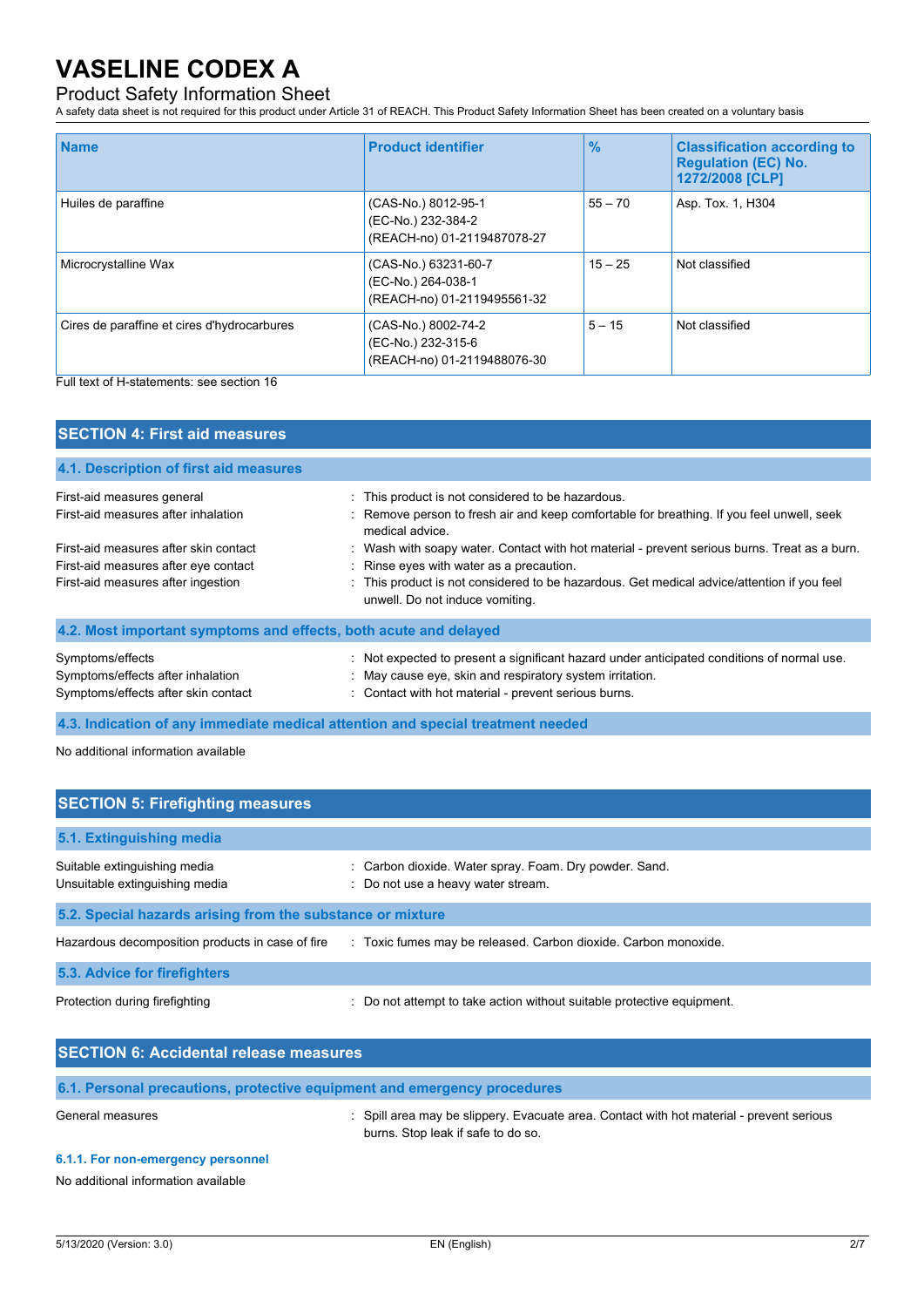## Product Safety Information Sheet

A safety data sheet is not required for this product under Article 31 of REACH. This Product Safety Information Sheet has been created on a voluntary basis

#### **6.1.2. For emergency responders**

No additional information available

#### **6.2. Environmental precautions**

Avoid release to the environment. Prevent entry to sewers and public waters.

**6.3. Methods and material for containment and cleaning up**

Methods for cleaning up : Take up liquid spill into absorbent material. This material and its container must be disposed of in a safe way, and as per local legislation.

### **6.4. Reference to other sections**

For further information refer to section 8: "Exposure controls/personal protection". For disposal of solid materials or residues refer to section 13 : "Disposal considerations".

| <b>SECTION 7: Handling and storage</b>                                                 |                                                                                                                                                                   |  |
|----------------------------------------------------------------------------------------|-------------------------------------------------------------------------------------------------------------------------------------------------------------------|--|
| 7.1. Precautions for safe handling                                                     |                                                                                                                                                                   |  |
| Additional hazards when processed<br>Precautions for safe handling<br>Hygiene measures | : Wear suitable protective clothing when product was hot.<br>: This product is not considered to be hazardous.<br>: Always wash hands after handling the product. |  |
| 7.2. Conditions for safe storage, including any incompatibilities                      |                                                                                                                                                                   |  |
| No additional information available                                                    |                                                                                                                                                                   |  |

**7.3. Specific end use(s)**

No additional information available

| <b>SECTION 8: Exposure controls/personal protection</b>                        |                                               |  |  |
|--------------------------------------------------------------------------------|-----------------------------------------------|--|--|
| <b>8.1. Control parameters</b>                                                 |                                               |  |  |
| <b>VASELINE CODEX A</b>                                                        |                                               |  |  |
| <b>DNEL/DMEL</b> (additional information)                                      |                                               |  |  |
| Additional information                                                         | DNEL and/or PNEC available for the componants |  |  |
| 8.2. Exposure controls                                                         |                                               |  |  |
| Hand protection:                                                               |                                               |  |  |
| Use insulated gloves when handling this material hot                           |                                               |  |  |
|                                                                                |                                               |  |  |
| Eye protection:                                                                |                                               |  |  |
| Heated product causes burns. Wear security glasses which protect from splashes |                                               |  |  |

## **Skin and body protection:**

Wear suitable protective clothing when product was hot .

#### **Respiratory protection:**

In case of inadequate ventilation wear respiratory protection.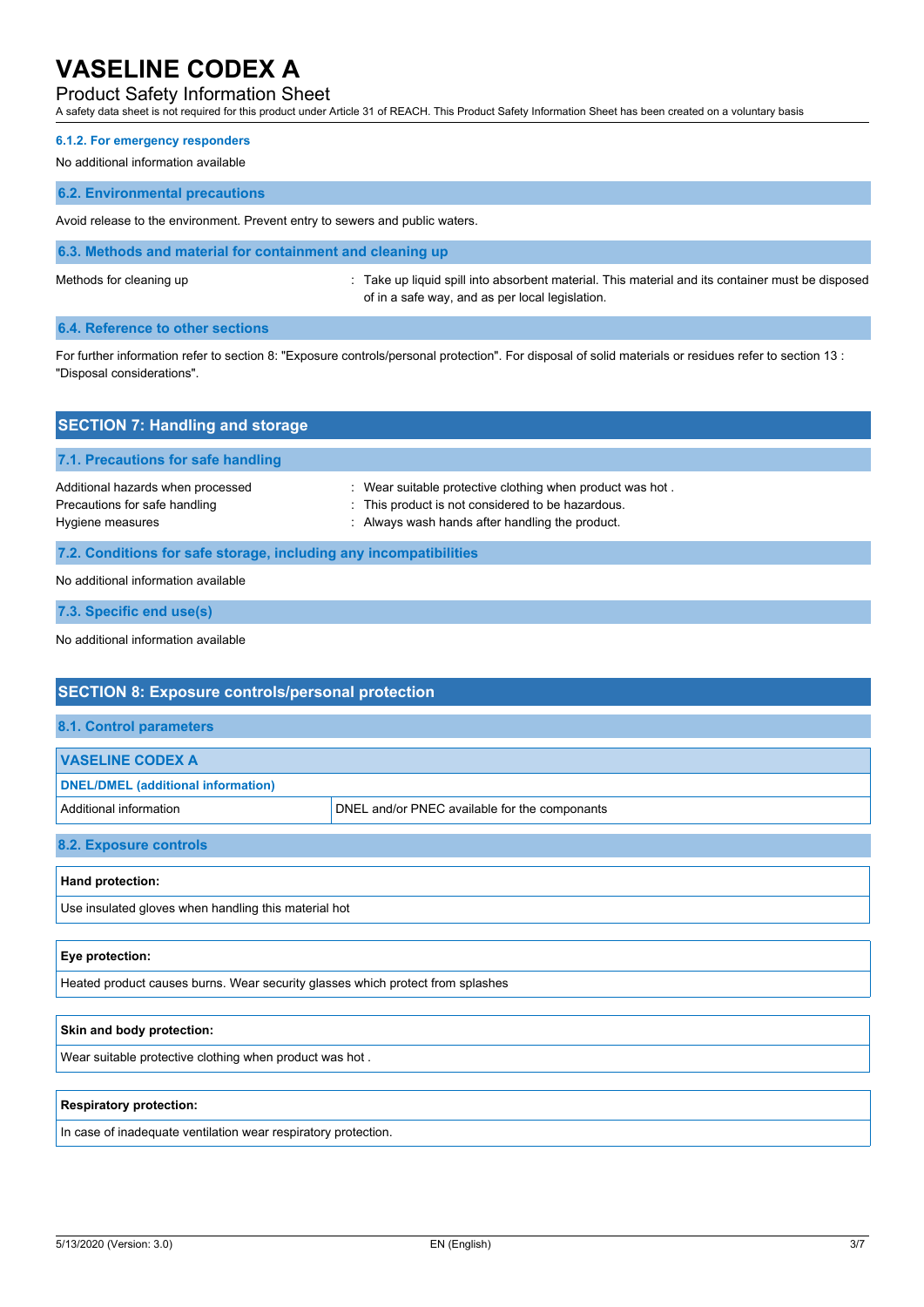## Product Safety Information Sheet

A safety data sheet is not required for this product under Article 31 of REACH. This Product Safety Information Sheet has been created on a voluntary basis

## **SECTION 9: Physical and chemical properties**

| 9.1. Information on basic physical and chemical properties                                                                                                                                                                                                                                                                                                                |                                                                                                                                                                                                                                                                                                                                                                                                        |  |
|---------------------------------------------------------------------------------------------------------------------------------------------------------------------------------------------------------------------------------------------------------------------------------------------------------------------------------------------------------------------------|--------------------------------------------------------------------------------------------------------------------------------------------------------------------------------------------------------------------------------------------------------------------------------------------------------------------------------------------------------------------------------------------------------|--|
| Physical state<br>Appearance<br>Colour<br>Odour<br>Odour threshold<br>pH<br>Relative evaporation rate (butylacetate=1)<br>Melting point<br>Freezing point<br>Boiling point<br>Flash point<br>Auto-ignition temperature<br>Decomposition temperature<br>Flammability (solid, gas)<br>Vapour pressure<br>Relative vapour density at 20 °C<br>Relative density<br>Solubility | : Solid<br>Paste.<br>: white.<br>odourless.<br>No data available<br>techniquement non réalisable<br>: No data available<br>No data available<br>No data available<br>No data available<br>: $> 182 °C$ (ASTM D92)<br>No data available<br>: No data available<br>: No data available<br>$:$ < 0.013 kPa (0.1mmHg) Estimation<br>: 0.84 méthode MEQU046<br>No data available<br>$:$ insoluble in water. |  |
| Partition coefficient n-octanol/water (Log Pow)                                                                                                                                                                                                                                                                                                                           | $:$ > 3.5 Estimation                                                                                                                                                                                                                                                                                                                                                                                   |  |
| Viscosity, kinematic<br>Viscosity, dynamic                                                                                                                                                                                                                                                                                                                                | : $3 - 4$ mm <sup>2</sup> /s (100 °C)<br>No data available                                                                                                                                                                                                                                                                                                                                             |  |
| <b>Explosive properties</b>                                                                                                                                                                                                                                                                                                                                               | No data available                                                                                                                                                                                                                                                                                                                                                                                      |  |
| Oxidising properties                                                                                                                                                                                                                                                                                                                                                      | No data available                                                                                                                                                                                                                                                                                                                                                                                      |  |
| Lower explosive limit (LEL)                                                                                                                                                                                                                                                                                                                                               | $: 0.9$ Estimation                                                                                                                                                                                                                                                                                                                                                                                     |  |
| Upper explosive limit (UEL)                                                                                                                                                                                                                                                                                                                                               | : 7 Estimation                                                                                                                                                                                                                                                                                                                                                                                         |  |

**9.2. Other information**

No additional information available

## **SECTION 10: Stability and reactivity**

#### **10.1. Reactivity**

The product is stable at normal handling and storage conditions.

**10.2. Chemical stability**

Stable under normal conditions.

**10.3. Possibility of hazardous reactions**

Stable under normal conditions of use.

**10.4. Conditions to avoid**

High temperature.

**10.5. Incompatible materials**

Strong oxidizers. Strong reducing agents.

**10.6. Hazardous decomposition products**

Carbon monoxide. Carbon dioxide. fume.

### **SECTION 11: Toxicological information**

## **11.1. Information on toxicological effects**

Acute toxicity (oral) **Example 2** Contract 2 Contract 2 Contract 2 Contract 2 Contract 2 Contract 2 Contract 2 Contract 2 Contract 2 Contract 2 Contract 2 Contract 2 Contract 2 Contract 2 Contract 2 Contract 2 Contract 2 C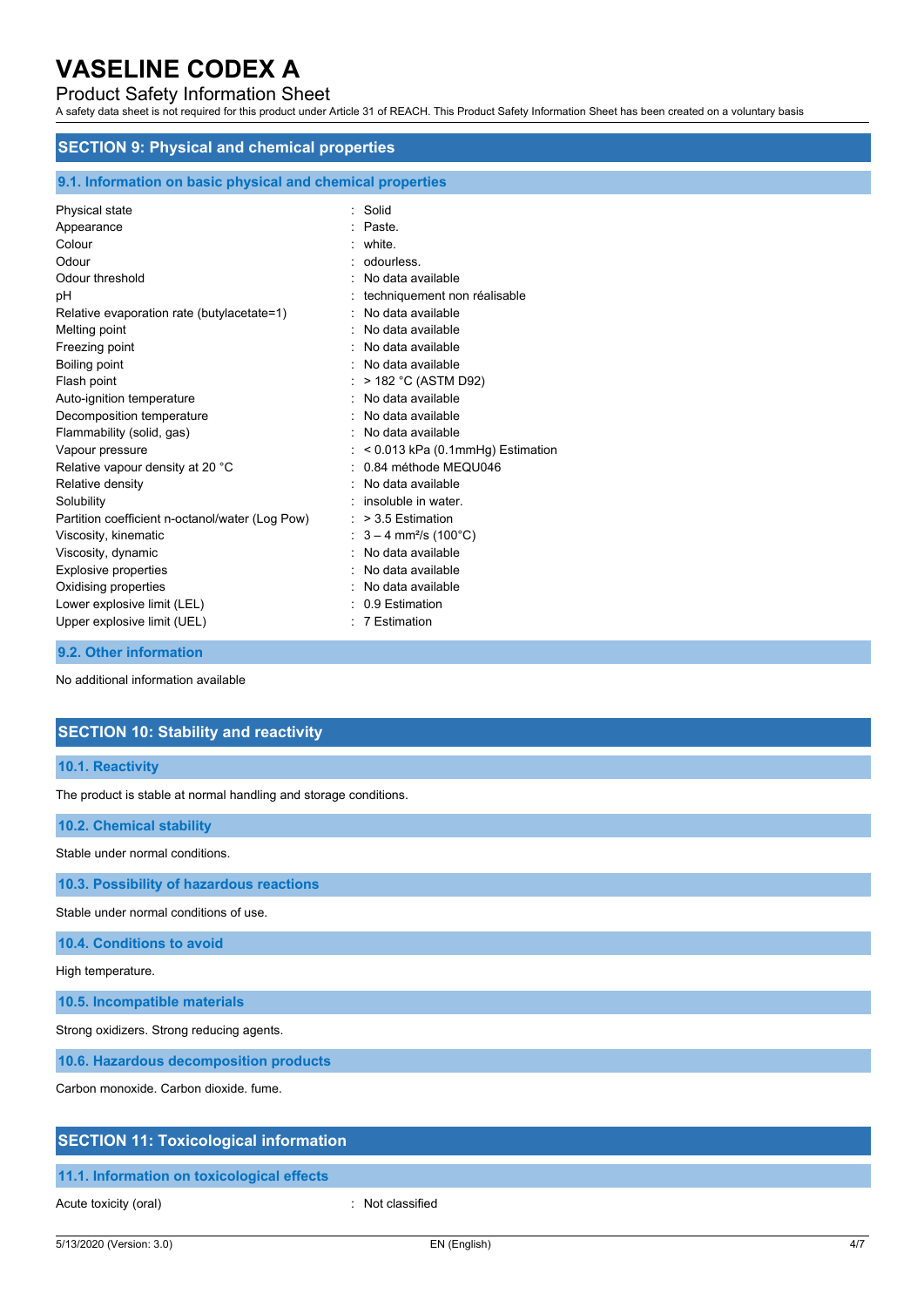## Product Safety Information Sheet

A safety data sheet is not required for this product under Article 31 of REACH. This Product Safety Information Sheet has been created on a voluntary basis

| Acute toxicity (dermal)     | Not classified                                                                                |
|-----------------------------|-----------------------------------------------------------------------------------------------|
| Acute toxicity (inhalation) | Not classified                                                                                |
| Additional information      | . The following toxicological data shown are those obtained from tests on products of similar |
|                             | composition                                                                                   |

| <b>VASELINE CODEX A</b>           |                                    |
|-----------------------------------|------------------------------------|
| LD50 oral rat                     | > 5000 mg/kg OECD 401              |
| LD50 dermal rabbit                | > 5000 mg/kg OCDE 402              |
| LC50 inhalation rat (mg/l)        | > 5000 g/l OECD 403                |
| Skin corrosion/irritation         | : Not classified                   |
|                                   | pH: techniquement non réalisable   |
| Serious eye damage/irritation     | : Not classified                   |
|                                   | pH: techniquement non réalisable   |
| Respiratory or skin sensitisation | : Not classified                   |
| Germ cell mutagenicity            | : Not classified                   |
| Carcinogenicity                   | : Not classified                   |
| Reproductive toxicity             | Not classified<br>٠                |
| STOT-single exposure              | : Not classified                   |
| STOT-repeated exposure            | Not classified<br>۰.               |
| Aspiration hazard                 | Not classified<br>٠                |
| <b>VASELINE CODEX A</b>           |                                    |
| Viscosity, kinematic              | $3 - 4$ mm <sup>2</sup> /s (100°C) |

| <b>SECTION 12: Ecological information</b>                    |                                                                                                                          |
|--------------------------------------------------------------|--------------------------------------------------------------------------------------------------------------------------|
| 12.1. Toxicity                                               |                                                                                                                          |
| Ecology - general                                            | The product is not considered harmful to aquatic organisms nor to cause long-term adverse<br>effects in the environment. |
| Hazardous to the aquatic environment, short-term<br>(acute)  | : Not classified                                                                                                         |
| Hazardous to the aquatic environment, long-term<br>(chronic) | : Not classified                                                                                                         |
| Additional information                                       | The following toxicological data shown are those obtained from tests on products of similar<br>composition.              |
| <b>VASELINE CODEX A</b>                                      |                                                                                                                          |
| LC50 fish 1                                                  | 100 - 10000 mg/kg 96h                                                                                                    |
| EC50 Daphnia 1                                               | 100 mg/l 48h                                                                                                             |
| EC50 72h algae (1)                                           | 100 mg/l 72h - Pseudokirchneriella subcapitata                                                                           |
| 12.2. Persistence and degradability                          |                                                                                                                          |
| <b><i>MACELINE CODEVA</i></b>                                |                                                                                                                          |

| <b>VASELINE CODEX A</b>       |                    |  |
|-------------------------------|--------------------|--|
| Persistence and degradability | Biodegradable.     |  |
| Biodegradation                | $< 60 \%$ 28 jours |  |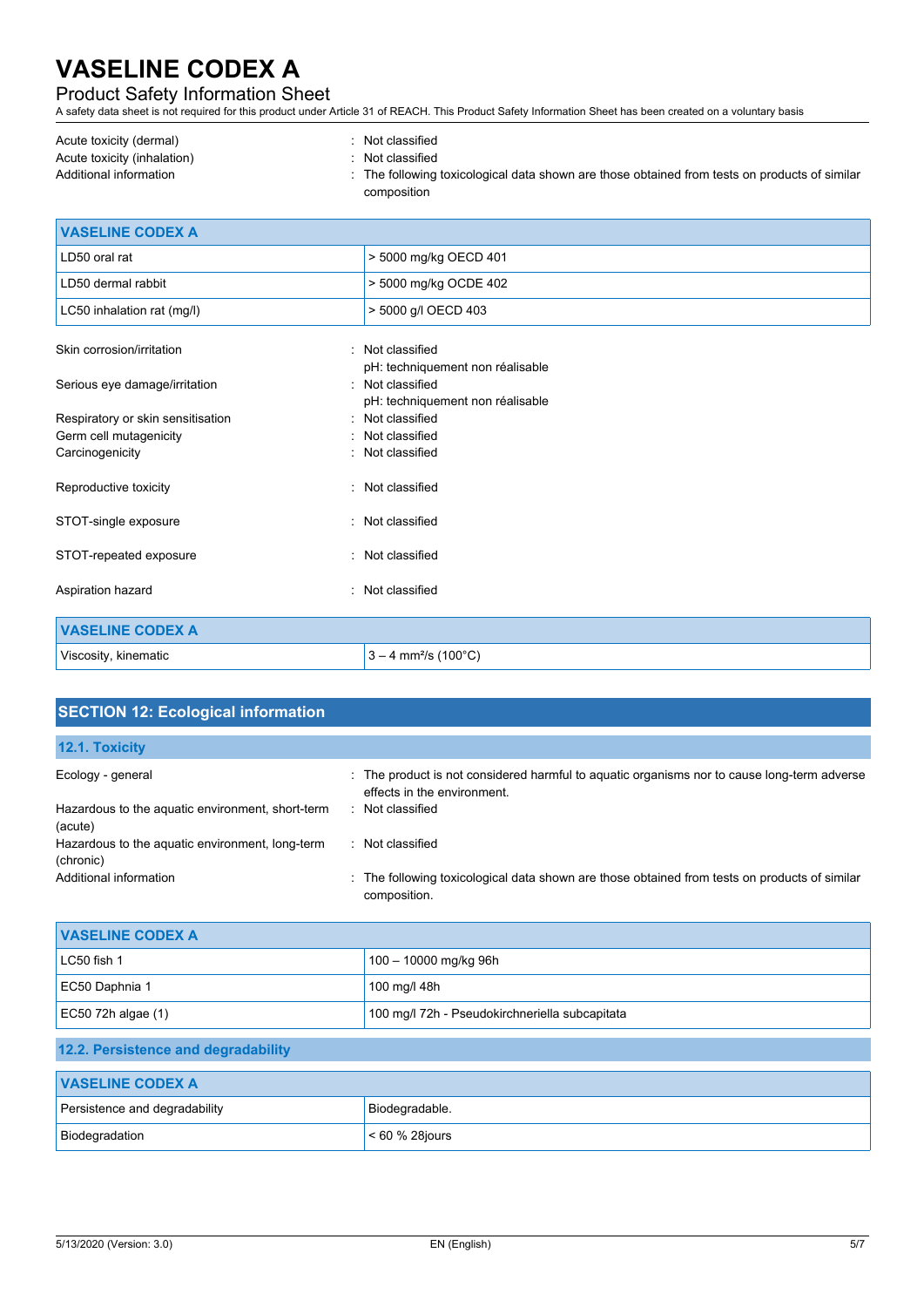## Product Safety Information Sheet

A safety data sheet is not required for this product under Article 31 of REACH. This Product Safety Information Sheet has been created on a voluntary basis

| 12.3. Bioaccumulative potential                 |                           |  |
|-------------------------------------------------|---------------------------|--|
| <b>VASELINE CODEX A</b>                         |                           |  |
| Partition coefficient n-octanol/water (Log Pow) | $>$ 3.5 Estimation        |  |
| Bioaccumulative potential                       | Bioaccumulation possible. |  |
| 12.4. Mobility in soil                          |                           |  |

No additional information available

**12.6. Other adverse effects**

No additional information available

## **SECTION 13: Disposal considerations**

## **13.1. Waste treatment methods**

| Regional legislation (waste)      | Disposal must be done according to official regulations.                       |
|-----------------------------------|--------------------------------------------------------------------------------|
| European List of Waste (LoW) code | $\therefore$ 12 01 12 <sup>*</sup> - spent waxes and fats                      |
|                                   | 05 01 06* - oily sludges from maintenance operations of the plant or equipment |
|                                   | 07 01 99 - wastes not otherwise specified                                      |

## **SECTION 14: Transport information**

| In accordance with ADR / RID / IMDG / IATA / ADN |  |
|--------------------------------------------------|--|
|                                                  |  |

| <b>ADR</b>                             | <b>IMDG</b>   | <b>IATA</b>   | <b>ADN</b>    | <b>RID</b>    |
|----------------------------------------|---------------|---------------|---------------|---------------|
| 14.1. UN number                        |               |               |               |               |
| Not regulated                          | Not regulated | Not regulated | Not regulated | Not regulated |
| 14.2. UN proper shipping name          |               |               |               |               |
| Not regulated                          | Not regulated | Not regulated | Not regulated | Not regulated |
| 14.3. Transport hazard class(es)       |               |               |               |               |
| Not regulated                          | Not regulated | Not regulated | Not regulated | Not regulated |
| 14.4. Packing group                    |               |               |               |               |
| Not regulated                          | Not regulated | Not regulated | Not regulated | Not regulated |
| <b>14.5. Environmental hazards</b>     |               |               |               |               |
| Not regulated                          | Not regulated | Not regulated | Not regulated | Not regulated |
| No supplementary information available |               |               |               |               |

**14.6. Special precautions for user**

**Overland transport** Not regulated **Transport by sea** Not regulated

**Air transport** Not regulated